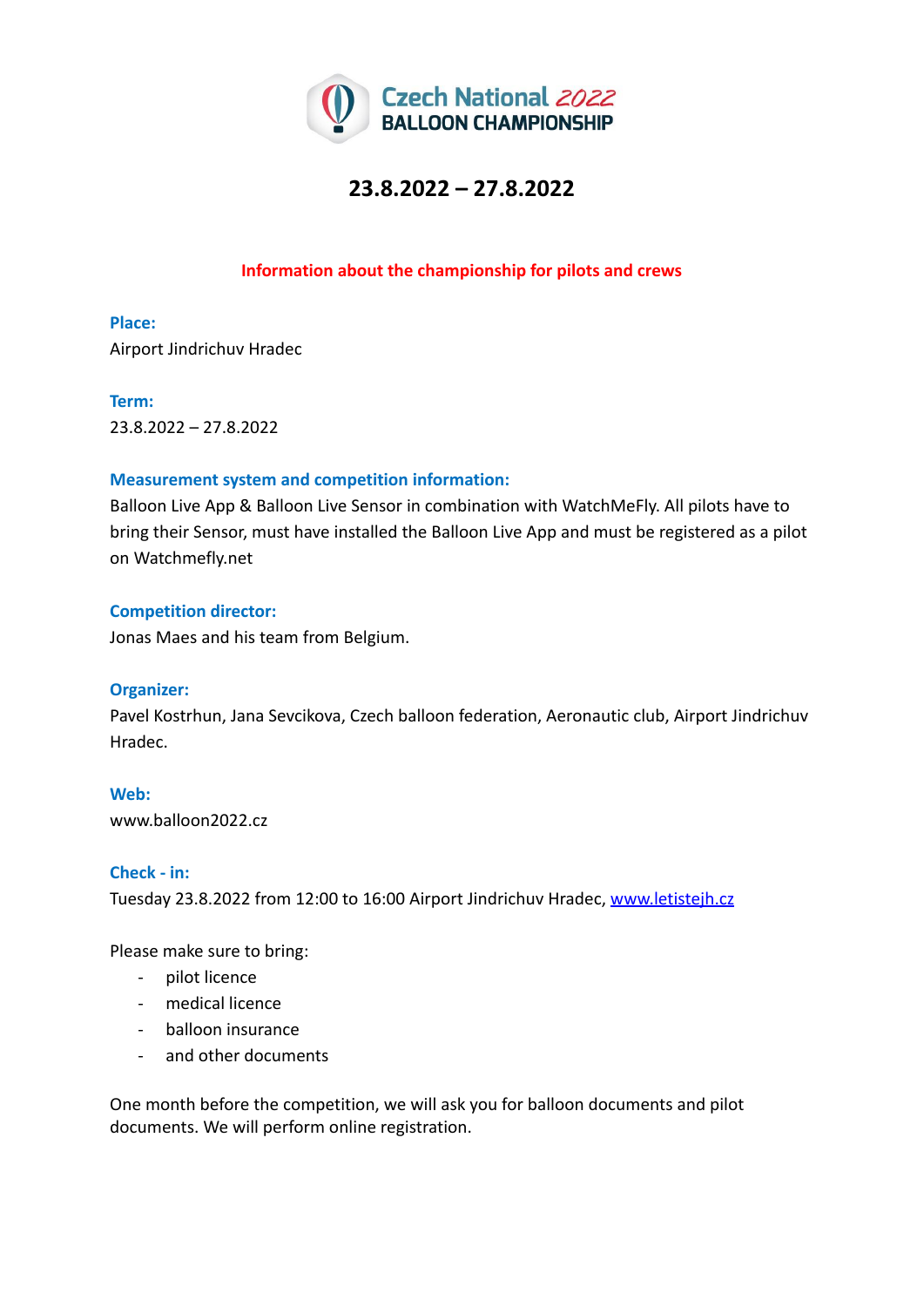

**General briefing:** Tuesday 17:00 Airport Jindrichuv Hradec, in the hangar

### **Competition flights**

Wednesday morning to Saturday evening, 8 competition flights in total are scheduled.

## **Training flights before competition:**

It is possible to have training flights in the area of the competition. During those flights, you should check the ICAO map and comply with all the relevant flight rules. You don't need to check in to perform the training flights.

You should also pay attention to the flight spaces, you can find all useful information here: <http://aisview.rlp.cz/> [https://aim.rlp.cz/vfrmanual/actual/lkjh\\_text\\_en.html](https://aim.rlp.cz/vfrmanual/actual/lkjh_text_en.html)

Hradec Radio: 123,605 The maximum altitude without a transponder is 5000 FT AMSL.

## **Gas refill before the competition:**

It is possible to refill the gas in the public LPG station RODVINOV that is situated on the main road 5 km north - east from Jindrichuv Hradec. A filling hose for gas cylinders will be ready starting on Sunday – end cap REGO. If you use the hose, please leave it where you found it so others can use it as well. If you have THEMA, take your adapter.

**LPG Rodvinov: 49°10'43.234"N, 15°3'13.473"E Adress: Rodvínov 54, 377 01 Rodvínov The station coordinates: 0396 / 4738**

Opening hours of the station: Monday – Friday: 6:30 – 21:00, Saturday – Sunday: 7:30 – 21:00 The price for the gas is approx. 25 CZK/litre.

#### **Flights during the competition:**

During the competition from 23.8. – 27.8. we will prepare NOTAM – the space reserved for the competition. The supposed altitude (Blue PZ) should be 9000 FT AMSL, but you will get all the information at the general briefing.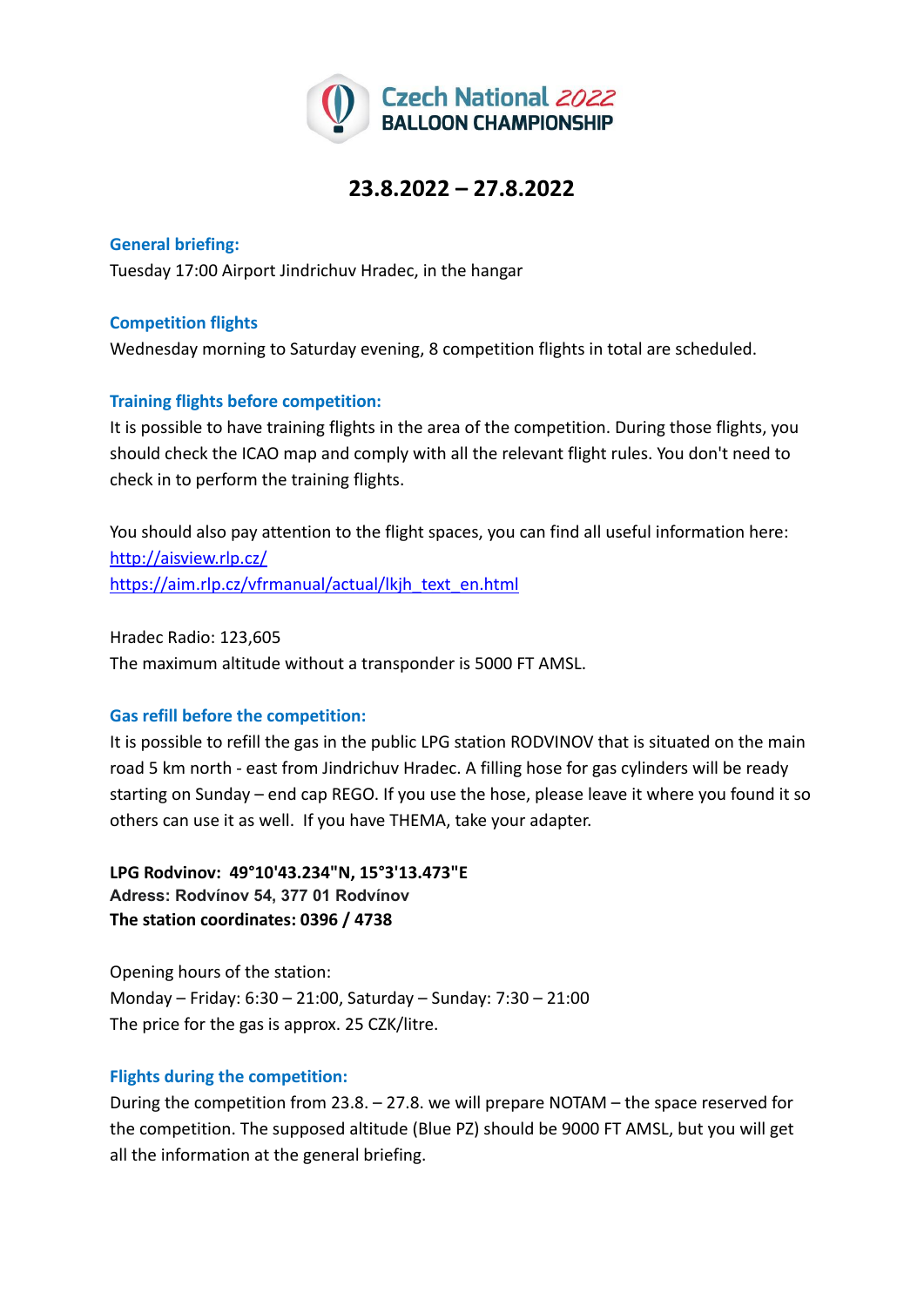

During the competition, coordination with the airport Jindřichův Hradec will be ensured.

### **Refueling during the competition:**

Refueling is possible in Airport Jindrichuv Hradec. The first possibility for refueling will be after the first competition flight - Wednesday 24.8.2022 in the morning after the flight. The last refueling will be done before the last competition flight.

Refueling will be every day after competition flights from 9:00 and 20:00. To make sure there was no change of time of refueling - please check the official board.

Each competitor will refuel independently. At the refuel, the station will be provided with long hoses for refueling to the basket on the trailer. If you have the basket in the car, please remove the basket from the car or remove the bottles from the basket and then you can refuel.

We use REGO ends. If you use another type of hoses, please bring your reduction. For refueling please use the map that you will receive on the briefing.

Please follow the order of arriving crews.

After the refueling, please leave the station immediately. Adjustment of your bottles in the baskets, trailers and other equipment has to be done away from the refueling station. We want to be fast for gas filling.

Please listen to the refueling service and use gloves.

#### **Refuel costs:**

Propane will be billed separately, the price for the gas will be published in summer 2022. After each refueling, a gas bill for all balloons will be displayed on an official board.

Fiesta balloons will be refueled at a different time and the gas will not be counted towards competition balloons.

## **Traffic in place of the championship**

The airport will be functioning even during the competition so we urge you not to be on the runway and to only park in the reserved places.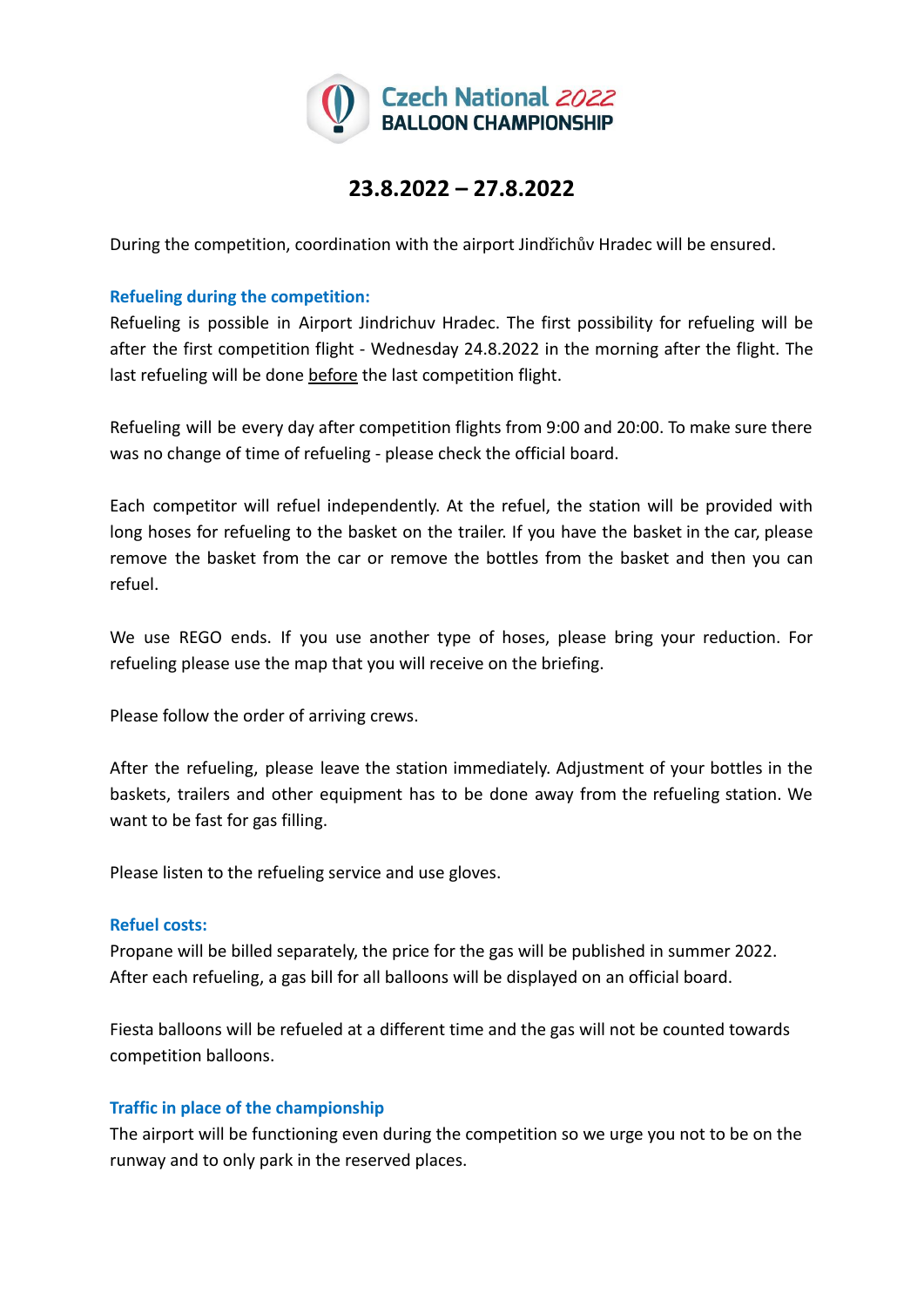

The maximum speed in cities and villages in the Czech Republic is 50 km/h.

Always in the evening and on Friday and Saturday, there will be a lot of people watching balloons. There will be evening take-offs, flyby and landings at the airport. Please be careful during the driving to avoid contact with people.

The airport will be guarded during the night's, it is possible to leave the trailers in a designated place.

## **Accommodation**

Accommodation isn't included in Entry-fee. Every competitor has to make his reservation.

We will offer cheap accommodation in the city – SVECOVA KOLEJ, 4 min. by car from the airport. The price is about 450 / per person / night (18 E). The accommodation will be paid to the organizer. Reservations are possible upon registration for the competition.

Other accommodation is paid directly to the hotels or guesthouses owners. For reservations, you can use Booking or <https://infocentrum.jh.cz/en/>

**Please book your accommodation as soon as possible. The place of the competition is a popular tourist destination in summer. It will not be possible to book comfortable accommodation later.**

Accommodation in the airport is not possible, the capacity of the pension is limited and is reserved for organizers.

## **Opening and Closing ceremony**

The opening ceremony will take place on Tuesday after the General briefing. Dinner at the airport will be prepared approx. 19:00.

The closing party including dinner will be ready as soon as the crews return from the last flight to the airport after 20:00. The closing ceremony will be on Saturday from 21:30.

Banquet during the opening ceremony and the award ceremony is paid in the EntryFee.